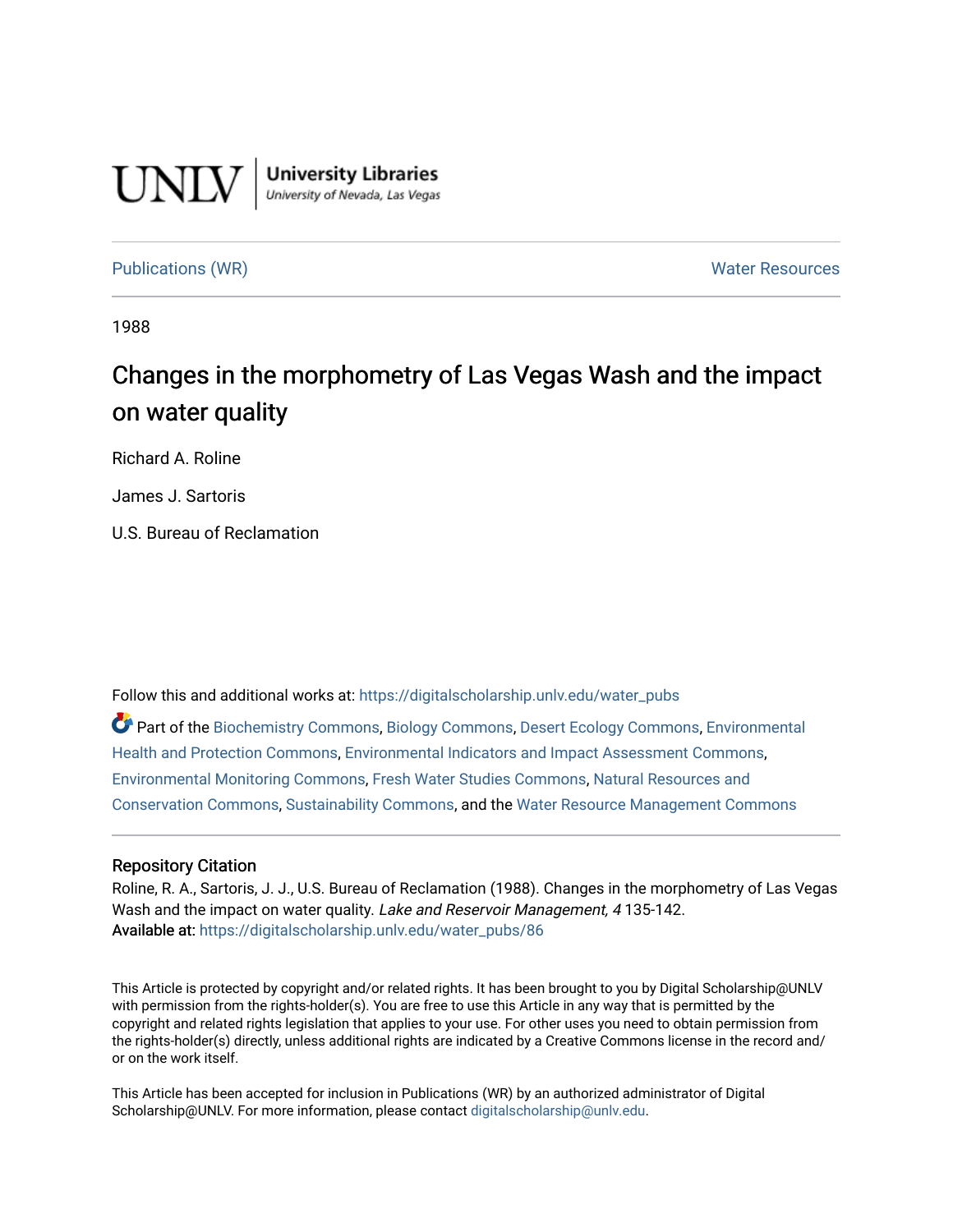## **Changes in the Morphometry of Las Vegas Wash and the Impact on Water Quality**

#### **Richard A. Roline James J. Sartoris**

*U.S. Bureau of Reclamation, P.O. Box 25007, Denver, Colorado 80225*

#### ABSTRACT

Las Vegas Wash, a natural wash east of Las Vegas, Nevada, carries storrnwater, groundwater drainage, and sewage effluent from two sewage treatment plants to Lake Mead. Over 80 percent of the normal dis charge of approximately 3.4 m<sup>3</sup>/s (120 ft<sup>3</sup>/s) consists of effluent from the City of Las Vegas and Clark County sewage treatment plants. Beginning in the 1950s, a large wetland area developed along the wash that supported waterfowl populations and contributed to some water quality transformations. Heavy rains and subsequent flooding in the area in 1983 and 1984 resulted in erosion and channelization that greatly reduced the wetland area within Las Vegas Wash. The reduction in wetland area shortened water travel time in the wash and affected water quality. The primary impacts on the water entering Lake Mead have been an increase in temperature, a decrease in dissolved oxygen concentration, and an increase in ammonia levels. Other physical-chemical parameters and changes in nutrient transformations are also discussed.

#### Introduction

Las Vegas Wash is a natural wash located east of the City of Las Vegas, Nevada (Fig. 1). It drains the en tire Las Vegas Valley, which is primarily a desert en vironment. The Wash channels area storm runoff, groundwater drainage, and secondary and tertiary sewage effluent from the City of Las Vegas sewage treatment plant (STP) and the Clark County Ad vanced Wastewater Treatment (AWT) Plant into Las Vegas Bay of Lake Mead. In response to rapid population growth in the Las Vegas area since the 1950s, the wash became a perennial stream with a normal discharge today of 3.4  $\mathrm{m}^3$ /s (120 ft<sup>3</sup>/s), consisting of about 80 percent sewage effluent and 20 percent primarily industrial cooling water and regional groundwater drainage. **Introduction**<br> **Introduction**<br> **Introduction**<br> **Introduction**<br> **Introduction**<br> **Introduction**<br> **Internative interferient control weaks bey been feed the servages<br>
<b>ICITy of Las Vegas, Nevada (Fig. 1).** It drains the en-<br>

Las Vegas Wash includes an area of channelled inflows, marsh, and an eroded stream section that carries water to Las Vegas Bay of Lake Mead. The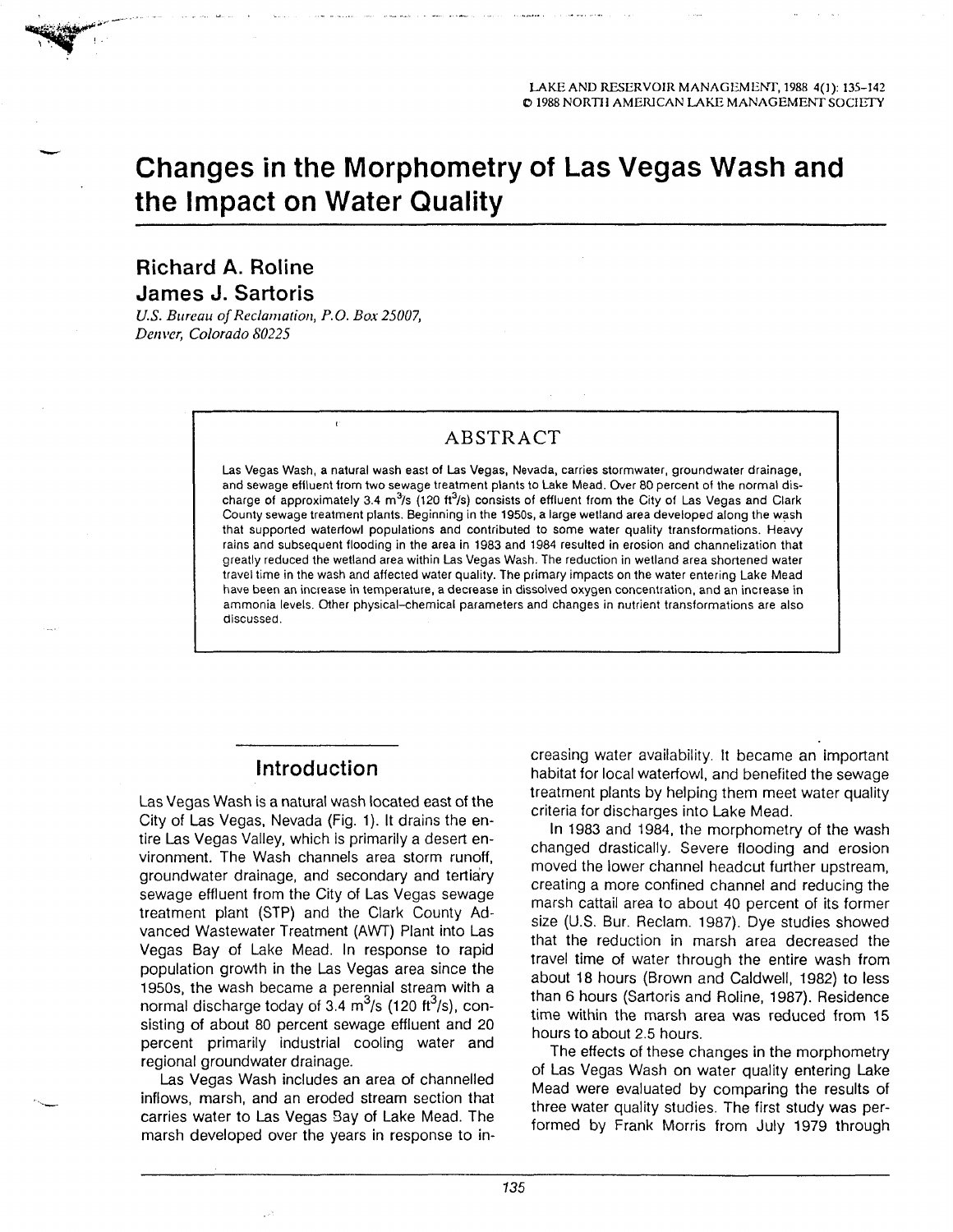

**Figure 1.-Location map and study area, Clark County, Nevada (Morris, 1983).**

December 1980, as part of a larger water quality standards study done by Brown and Caldwell, Con sulting Engineers (Brown and Caldwell, 1982; Mor ris, 1983). In 1983, the authors conducted a brief, intensive study, consisting of four surveys, that up dated the results of Morris' study to include the ef fects of the Clark County AWT Plant on phosphorus concentrations in Las Vegas Wash (Roline and Sar toris, 1984). This plant had begun operation in 1982. Together these two studies established the pre-flood water quality conditions in the wash. Post-flood con ditions were the subject of the present study, which was carried out from December 1985 through January 1987 (Sartoris and Roline, 1987).

136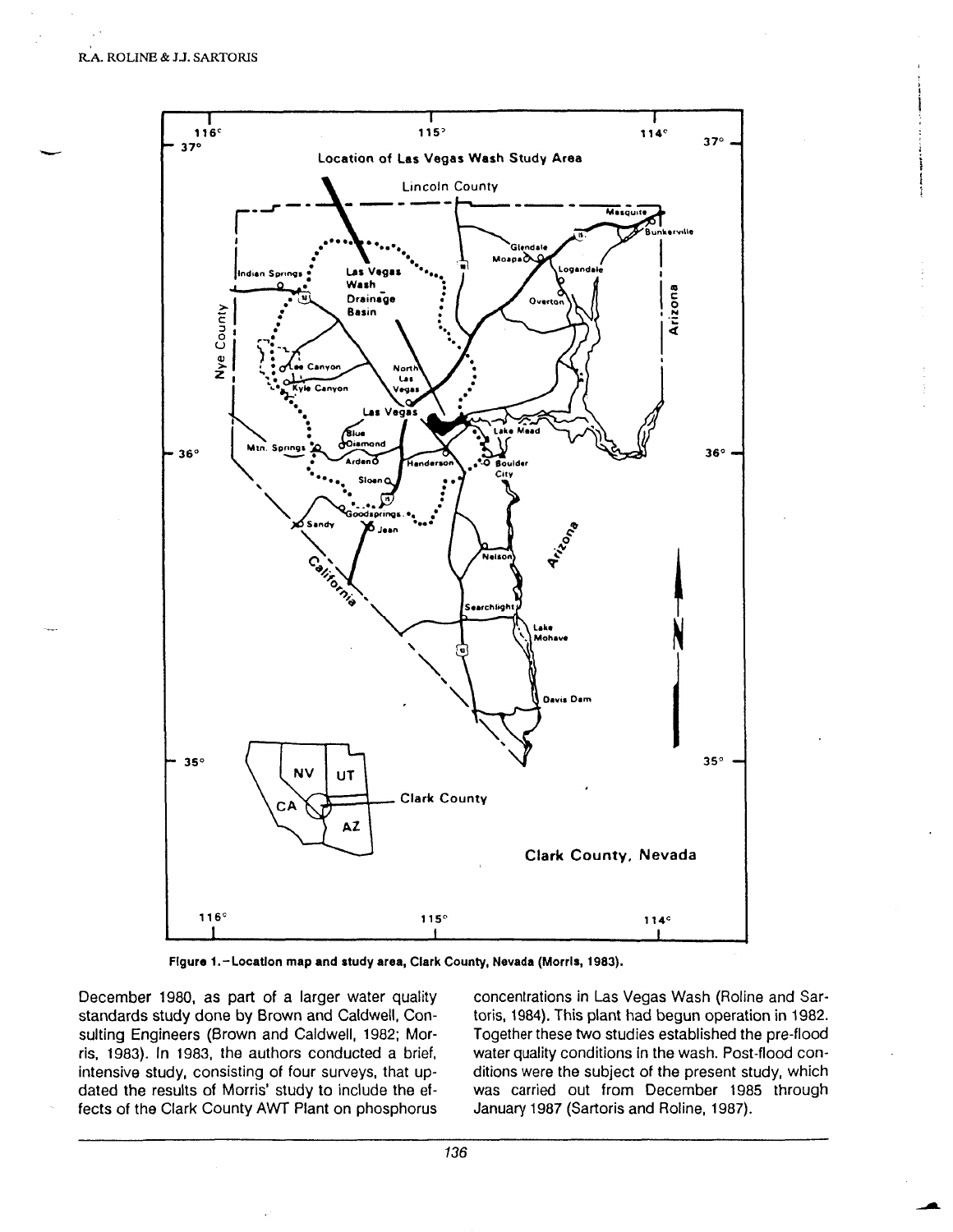#### Study Area

The study area (Fig. 2) extends from the east side of the City of Las Vegas to Las Vegas Bay on the west side of Lake Mead. In this report, 3 of the 17 stations originally sampled will be considered in relation to nitrogen and phosphorus compound concentra tions. The morphometry and the composition of the vegetation within the marsh area are, and have been, continually changing to some extent; however, during the flooding in 1983 and again in 1984, large portions of the existing marsh were eroded, leaving a defined channel. An evaluation of vegetation in Las Vegas Wash using remote sensing (U.S. Bur. Reclam. 1987) concluded that the most noteworthy change recently has been the reduction of marsh habitat. This was largely a decline in cat tails (Typha domingensis); however, reeds (Phragmites communis) were also affected. Changes were most evident in the lower marsh area near Pabco

Road (Fig. 2). Scouring and draining drastically changed the extent of the two vegetation com munities in this area. Within the main marsh area, cattail coverage was reduced by approximately 70 ha (174 acres) between 1982 and 1986, from a coverage of 122 ha (302 acres) in 1982. In the same period reed coverage increased from 59 to 70 ha (147 to 174 acres).

#### Methods and Materials

Methods used in all three studies were comparable. In the most recent study, monthly surveys were per formed from December 1985 through January 1987. During each survey, in-situ physical-chemical parameters were measured, and water samples were collected to determine concentrations of nitrogen and phosphorus compounds. Field measurements were done with a Hydrolab Surveyor



**Figure 2.-Sampllng site locations and headcut erosion proximity (adapted from Morris, 1983).**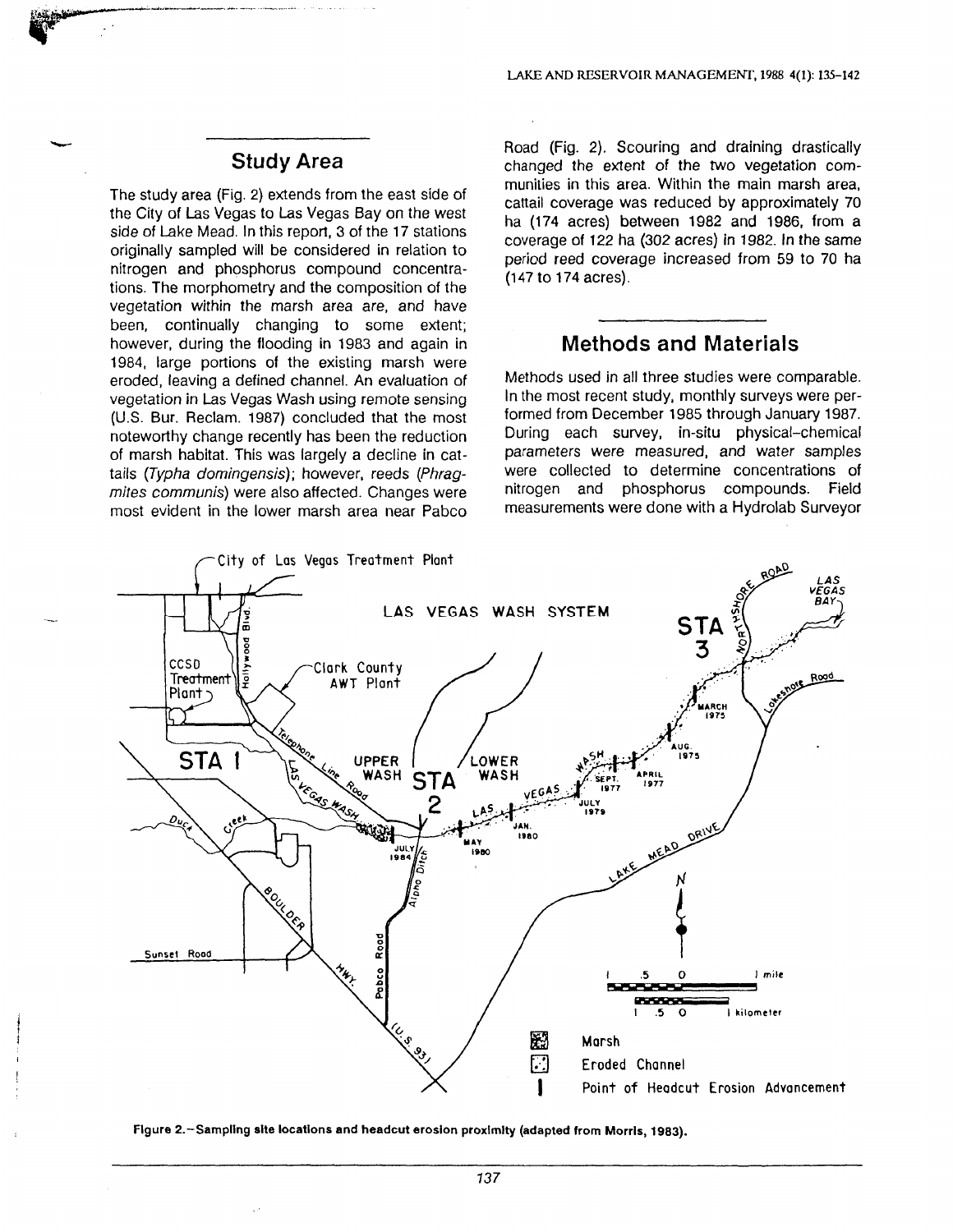II (Austin, Texas) multiparameter probe. Water temperatures, pH, dissolved oxygen concentrations, and electrical conductivities were measured. The in strument was calibrated at the field site using a barometer and standard laboratory solutions. Dis charge information was obtained from the City of Las Vegas STP, Clark County AWT Plant, and the U.S. Geological Survey (USGS).

A 500 ml water sample was collected and frozen for the analyses of nitrogen and phosphorus com pounds. A 40 ml subsample was filtered through a 0.45  $\mu$ m disposable filter and frozen to determine the dissolved orthophosphate concentration. All samples were analyzed according to methods described in Chapter 5, "Chemical and Physical Quality of Water and Sediments," of the National Handbook of Recommended Methods for Water-Data Aquisition (U.S. Geolog. Surv. 1977).

#### **Results and Discussion**

Since the early 1980s, two important changes have taken place in Las Vegas Wash that have af fected the water quality. Water quality in the wash both before and after these changes is compared in Tables 1 and 2.

The first of these changes, the construction and operation of the Clark County AWT Plant in 1982, reduced total phosphorus within Las Vegas Wash at the inflow to Lake Mead (Station 3) to less than 0.5 mg/l (Table 2). Phosphorus removal was ac complished with the use of lime, which raised the pH at Station 1 to about 8.1 from an earlier level of 7.2 (Table 1). Since the AWT Plant began operation, phosphorus levels within the wash have not changed significantly, as documented by Roline and Sartoris (1984) in the interim study.

| Table 1.—Comparison of an annual cycle of physical-chemical data between the |  |                                      |  |
|------------------------------------------------------------------------------|--|--------------------------------------|--|
|                                                                              |  | 1979-1980 and 1986-87 field studies. |  |

| <b>STATION</b> | <b>PARAMETER</b>                       | <b>STATISTIC</b>                             | (MORRIS, 1983)<br>1979-80                | (SARTORIS AND<br><b>ROLINE, 1987)</b><br>1986-87 |
|----------------|----------------------------------------|----------------------------------------------|------------------------------------------|--------------------------------------------------|
| 1              | Temperature<br>$(^{\circ}C)$           | $n =$<br>$\bar{x} =$<br>$Range =$            | 30<br>21.1<br>13.5-27.5                  | 13<br>20.5<br>14.9-27.0                          |
|                | pH                                     | $n =$<br>$\bar{x}$ =<br>$Range =$            | 28<br>7.2<br>$6.7 - 7.7$                 | 13<br>8.1<br>$7.4 - 8.4$                         |
|                | Dissolved oxygen<br>(mg/l)             | $n =$<br>$\bar{x}$ =<br>$Range =$            | 28<br>5.0<br>$1.4 - 7.9$                 | 13<br>6.4<br>$3.9 - 7.7$                         |
|                | Electrical conductance<br>$(\mu S/cm)$ | $n =$<br>$\bar{x}$ =<br>$Range =$            | 30<br>2490<br>1020-3450                  | 13<br>1840<br>1650-2080                          |
| $\overline{c}$ | Temperature<br>(C)                     | $n =$<br>$\tilde{\mathbf{x}} =$<br>$Range =$ | 30<br>18.0<br>12.5-28.0                  | 13 <sup>°</sup><br>20.0<br>13.6-27.3             |
|                | pH                                     | $n =$<br>$\bar{x}$ =<br>Range $=$            | 28<br>7.4<br>$6.7 - 7.8$                 | 13<br>7.5<br>$7.3 - 7.6$                         |
|                | Dissolved oxygen<br>(mg/l)             | $n =$<br>$\bar{x} =$<br>Range $=$            | 28<br>0.6<br>$0.0 - 3.0$<br>$\mathbf{f}$ | 13<br>4.9<br>$3.8 - 5.8$                         |
|                | Electrical conductance<br>$(\mu S/cm)$ | $n =$<br>$\tilde{\mathbf{x}} =$<br>Range $=$ | 30<br>2070<br>860-2400                   | 13<br>2260<br>1970-2970                          |
| 3              | Temperature<br>(C)                     | $n =$<br>$\bar{\mathbf{x}} =$<br>$Range =$   | 30<br>17.4<br>$11.0 - 24.8$              | 13<br>21.1<br>13.5-29.0                          |
|                | pH                                     | $n =$<br>$\bar{x}$ =<br>Range $=$            | 28<br>7.7<br>$6.2 - 8.7$                 | 13<br>7.8<br>$7.5 - 8.0$                         |
|                | Dissolved oxygen<br>(mg/l)             | $n =$<br>$\tilde{\mathbf{x}} =$<br>Range $=$ | 28<br>8.1<br>$4.8 - 10.9$                | 13<br>7.0<br>$5.7 - 9.0$                         |
|                | Electrical conductance<br>$(\mu S/cm)$ | $n =$<br>$\bar{x}$ =<br>$Range =$            | 30<br>3230<br>2900-4300                  | 13<br>2610<br>2330-3270                          |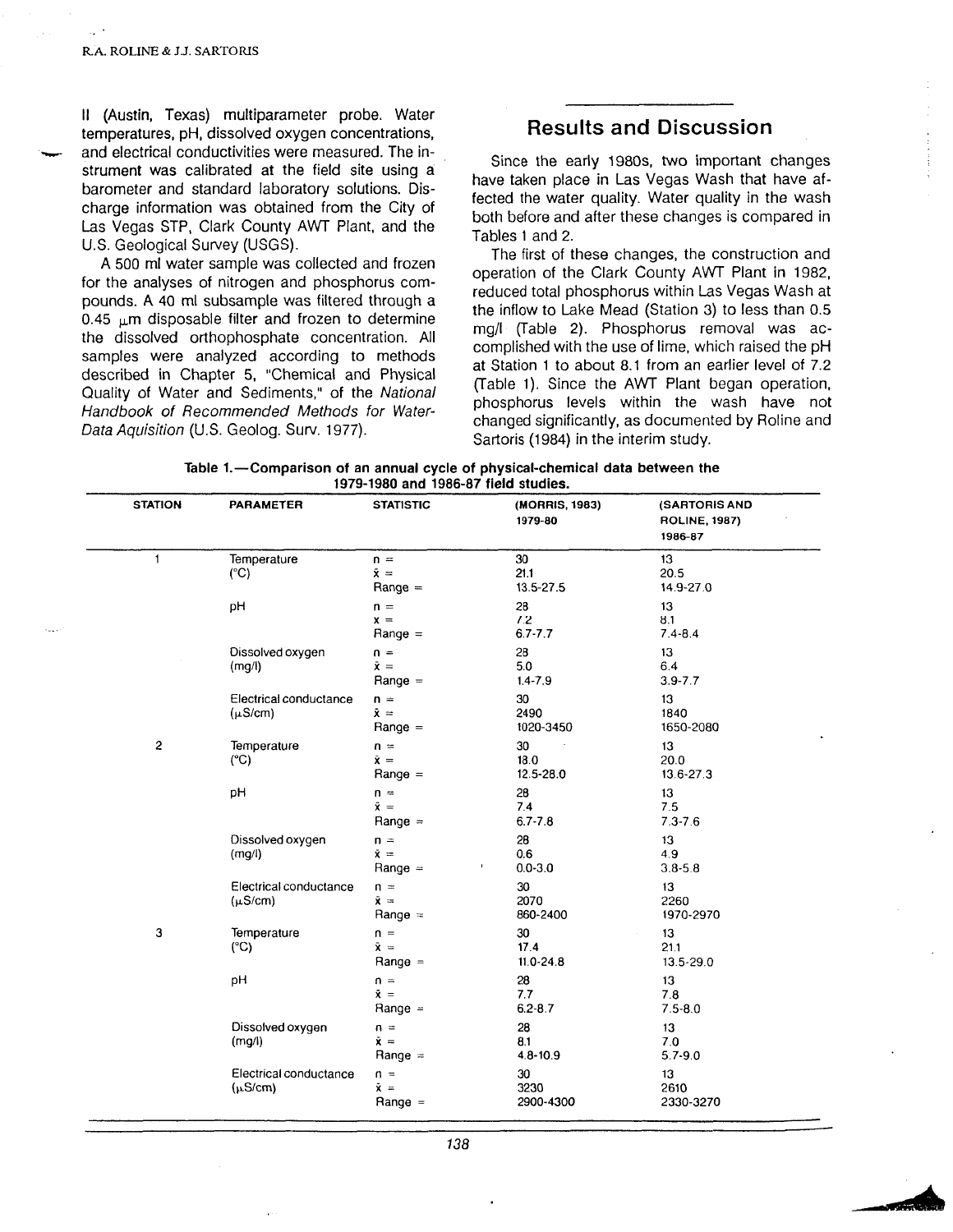| <b>STATION</b> | <b>PARAMETER</b>                                        | <b>STATISTIC</b>                                      | (MORRIS, 1983)<br>1979-80                        | <b>(SARTORIS AND</b><br><b>ROLINE, 1987)</b>     |
|----------------|---------------------------------------------------------|-------------------------------------------------------|--------------------------------------------------|--------------------------------------------------|
| 1              | Total P(mg/l)                                           | $n =$<br>$\bar{x}$ =<br>$s =$<br>Range $=$            | 36<br>3.46<br>0.97<br>1.60-7.10                  | 14<br>0.611<br>0.106<br>0.375-0.765              |
|                | Dissolved Ortho P<br>$(PO_4-P)$ (mg/l)                  | $n =$<br>$\tilde{\mathbf{x}} =$<br>$s =$<br>$Range =$ | 32<br>2.04<br>0.49<br>1.00-3.00                  | 14<br>0.431<br>0.100<br>0.239-0.569              |
|                | Nitrate $(NO3-N)$<br>(mg/l)                             | $n =$<br>$\mathbf{\tilde{x}} =$<br>$s =$<br>$Range =$ | 36<br>1.14<br>2.20<br>$0.06 - 10.0$              | 14<br>1.39<br>0.44<br>0.666-2.01                 |
|                | Total Ammonia<br>$(NH_3 + HN_4 + N)$ (mg/l)             | $n =$<br>$\bar{x}$ =<br>$s =$                         | 36<br>14.3<br>2.6<br>9.80-19.0                   | 14<br>14.6<br>1.5<br>12.0-16.8                   |
|                | Un-ionized Ammonia*<br>(NH <sub>3</sub> -N) (%)         | $Range =$<br>$n =$<br>$\bar{\mathbf{x}}$ =            | 28<br>0.53                                       | 13<br>4.0                                        |
|                | Total Kjeldahl Nitrogen<br>(TKN-N) (mg/l)               | $n =$<br>й=<br>$s =$                                  | 36<br>18.4<br>2.9                                | 14<br>15.7<br>1.7                                |
| $\overline{c}$ | Total P (mg/l)                                          | Range =<br>ก =<br>Ř=<br>$s =$                         | 13.0-24.0<br>20<br>2.71<br>0.61<br>$1.20 - 4.30$ | 13.6-18.6<br>14<br>0.568<br>0.081<br>0.439-0.703 |
|                | Dissolved Ortho P<br>$(PO_4-P)$ (mg/l)                  | $Range =$<br>$n =$<br>χ =<br>$s =$<br>$Range =$       | 20<br>2.61<br>0.55<br>1.50-4.20                  | 14<br>0.490<br>0.096<br>0.358-0.621              |
|                | Nitrate $(NO3 - N)$<br>(mg/l)                           | $n =$<br>$\bar{x}$ =<br>$s =$<br>Range =              | 20<br>1.09<br>3.05<br>0.010-10.0                 | 14<br>0.417<br>0.543<br>0.015-1.55               |
|                | Total Ammonia<br>$(NH_3 + NH_4$ <sup>+</sup> -N) (mg/l) | $n =$<br>Ñ =<br>$s =$<br>$Range =$                    | 20<br>14.9<br>2.7<br>6.80-17.0                   | 14<br>13.9<br>1.2<br>11.2-15.6                   |
|                | Un-ionized Ammonia*<br>$(NH_3-N)(\%)$                   | $n =$<br>$\bar{x}$ =                                  | 28<br>0.67                                       | 13<br>1.0                                        |
|                | Total Kjeldahl Nitrogen<br>(TKN-N) (mg/l)               | $n =$<br>$\hat{\mathsf{x}} =$<br>$s =$<br>$Range =$   | 20<br>16.7<br>2.6<br>7.50-19.0                   | 14<br>15.0<br>1.5<br>$12.4 - 17.7$               |
| з              | Total P (mg/l)                                          | $n =$<br>$\bar{x}$ =<br>$s =$<br>Range $=$            | 36<br>2.67<br>2.41<br>1.20-15.0                  | 14<br>0.479<br>0.083<br>0.353-0.603              |
|                | Dissolved Ortho P<br>$(PO4-P) (mg/l)$                   | $n =$<br>$\hat{x}$ =<br>$s =$<br>Range $=$            | 33<br>1.58<br>0.45<br>0.500-2.60                 | 14<br>0.397<br>0.081<br>0.277-0.519              |
|                | Nitrate $(NO3 - N)$<br>(mg/l)                           | $n =$<br>$\bar{x} =$<br>$s =$<br>$Range =$            | 36<br>2.87<br>2.84<br>0.710-12.0                 | 14<br>2.03<br>0.86<br>0.978-3.73                 |
|                | Total Ammonia<br>$(NH_3 + NH_4$ <sup>+</sup> -N) (mg/l) | $n =$<br>$\bar{\mathbf{x}}$ =<br>$s =$<br>$Range =$   | 36<br>7.96<br>1.75<br>4.10-12.0                  | 14<br>9.89<br>1.53<br>7.72-12.2                  |
|                | Un-ionized Ammonia*<br>$(NH_3-N)(%$                     | $n =$<br>$\bar{x} =$                                  | 28<br>1.3                                        | 13<br>2.2                                        |
|                | Total Kjeldahl Nitrogen<br>(TKN-N) (mg/l)               | $n =$<br>$\bar{x}$ =<br>$s =$<br>$Range =$            | 36<br>9.72<br>1.94<br>6.70-15.0                  | 14<br>11.1<br>2.0<br>7.76-15.2                   |

### **Table 2.—Comparison of nitrogen and phosphorus concentrations between the 1979-80 and 1986-87 field studies.**

 $\sim$   $\sim$   $\sim$ 

المتحدث والمتقطعة والمرواني ومرودية والمتحدث والمتابعة الموالي والمتابع

متدود والتراميس سرا

Percent un-ionized ammonia is based on the mean temperature and pH values at an estimated total dissolved solids concentration of 2000 mg/l.

 $\ddot{\phantom{a}}$ 

 $\overline{\phantom{a}}$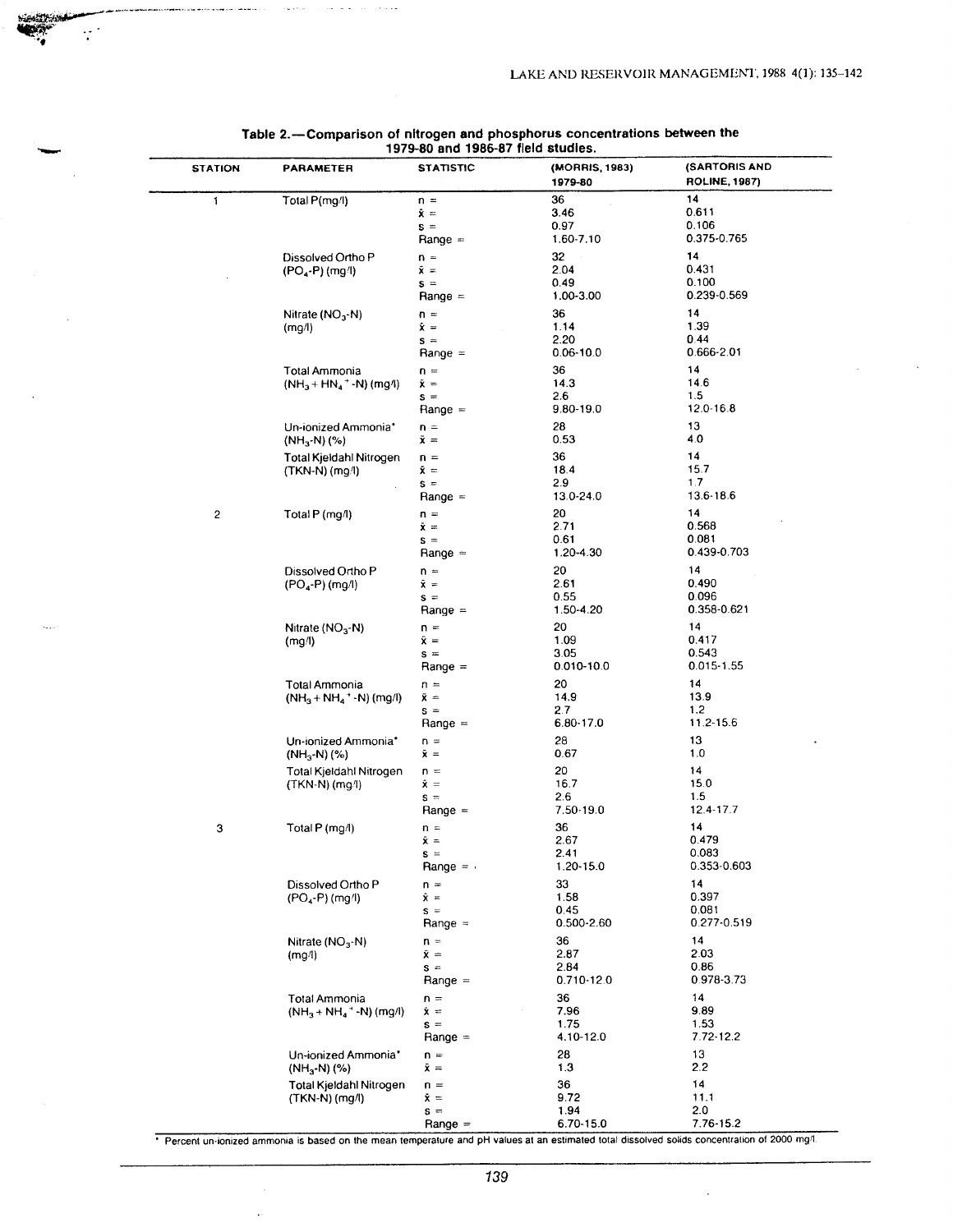$\mathcal{L}$ 

The second important change was the flooding in 1983 and 1984, which reduced the cattail marsh area by about 60 percent. It was hypothesized that the reduction would have a noticeable impact on various water quality parameters, particularly on nitrogen compounds, even though in the previous study (Roline and Sartoris, 1984) it appeared that nutrient uptake by vegetation directly from the water was negligible. Two factors precluded significant vegetative removal of nitrogen and phosphorus from the flow of Las Vegas Wash: dominant vegetation type and flow retention time. The dominant vegeta tion type in the Las Vegas Wash wetlands was cattail (Typha domingensis), a rooted emergent aquatic macrophyte. The common reed (Phragmites communis), which is a marginal rooted hydrophyte, was the second major plant in the marsh community. Both of these plants depend primarily on their roots to take up nutrients, unlike submersed or floating aquatic macrophytes (Barten, 1983; Reddy, 1983; Chan et al. 1982). The second factor precluding sig nificant vegetative uptake from the flow was that even the former 15-hour average retention time in the wetlands portion of the wash (Morris, 1983) was much shorter than the minimum four to five day retention times found necessary in most wetlands nutrient removal studies (Barten, 1983; Reddy, 1983; Spangler et al. 1976). The reduction in marsh area and resulting decrease in residence times, however, resulted in some changes in both physical and chemical properties of the water within the wash.

Because mean discharge increased from about 2.7 m<sup>3</sup>/s (95 ft<sup>3</sup>/s) in 1979-80 to 3.4 m<sup>3</sup>/s (120 ft<sup>3</sup>/s) in 1986-87, and wetland residence time was reduced, the water reaching Station 3 (Northshore Road) averages over 3°C warmer than it has in the past. This, of course, varies from day to day and season to season, but less cooling of the wastewater within the marsh area seems evident. The dissolved oxygen at Station 2 is much greater today than it was in the study by Morris (1983), when the sam pling station was located within the cattail marsh. Since then, a large marsh area has been lost and aeration occurs quickly in the channelized turbulent flow. Electrical conductance in the wash during the 1979-80 study was generally higher than at present. The decline probably was due to dilution from higher sewage treatment plant discharges and possible reductions in regional groundwater salinity and/or discharge.

In general, the present concentrations of nitrogen appear to be similar to those measured before the recent period of marsh erosion began; however, the

This second improvement the focological<br>
in the show as the fille of focological point in the show beam affects constrained by the reason and the reason and the state of the state of the state of the fille of the state of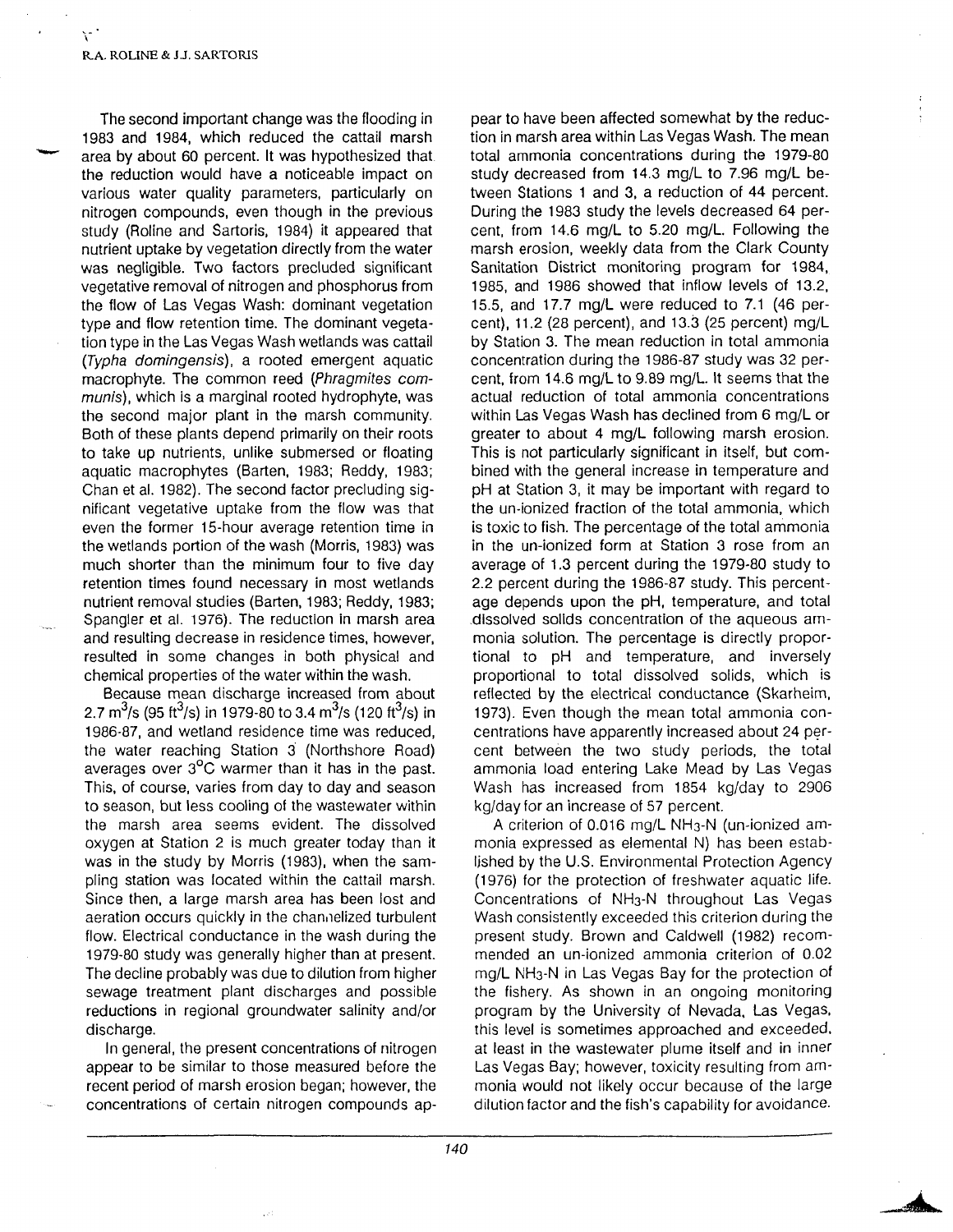t uses actious consequence of the increased am mere compared to the total and un-ionized, and the ition a terms of the Las Vegas Wash water as it enters I also Mead at present, is the potential for in receive the nutrient to nuisance levels be e in all production could be in a mean-surface, nutrient-rich inflow. A  $\frac{1}{2}$  the contraction could affect water mediat e area. mediate area.

#### $\mathbf{v}$ Conclusions

s

<u>concern companies</u>

riagh floods during the summers of 1983 and 198 riash hoods dannig the Las Vegas Wash wetland frough the wa  $\frac{dy}{dx}$  absence of the sewage treatment pla if the community Mead was also reduced from ensemanges to meet the changes to more cannot in the sense of approximately 18 hours in 1980 to le average of approximately<br>then 6 hours in 1985. These changes in me that is not travel time have affected the quality prioritori j<sup>uma</sup>rizologi summarized as follows:

water tomperature: Formerly, retention in essential march cooled the water to some extent; no the water is cooled less as it travels from the sew? treatment plant to the lake. Warmer temperatures m and increase the percentage of ammonia in  $\frac{6}{10}$  in ionized form an Vegas Bay more likely.

• pH: Lim e treatment for phosphorus removal at

 $\blacksquare$   $\blacksquare$   $\blacksquare$   $\blacksquare$   $\blacksquare$   $\blacksquare$  treatment for phosphorus removal  $\mu_{\rm ho}$  and near raised the pH significantly at Sta 1, resulting in slightly higher pH at both downstream stations.

**in** Dissolved, oxygen: Dissolved oxygen deple  $\overline{C}$  the march (Station 2) is now much reduced. appentistions at Station 3 are less now because higher water temperatures and increased ammonia oxygen demand.

**EXECUTE:** The dramatic reduction in the  $\frac{1}{2}$  contration of this nutrient is due to the AWT e change is a change of the contract of the contract of the contract of the contract of the contract of the contract of the contract of the contract of the contract of the contract of the contract of the contract of the co change in the wash itself.

**up Nitrogen:** Total nitrogen concentrations in  $\frac{1}{2}$  in the  $\frac{1}{2}$  subset (Stations 1 and 2) are lower today in 1979-80, largely because of a decrease li

3 mg/L; however, th e loss of marsh an d th e  $3 \text{ mg/L}$ ; nowever, the just of the wash have ne toue<br>...throug decreased travel time through the point where  $\infty$  point where reduced the rate of mimouno. The many Road total ammonia concernations at the manono al 11212.  $1978$  (Station 3) now average nearly  $2 \frac{m}{3}$ . 1979-80. Given the higher primaring the 1979-80. Las Vegas wash below the *new part* sie in warmer temperatures in the force. crease in total ammonia concentration ammonia into a niy

stations.<br>Listations Finally, alternoon should be given the Las Vega De done to improve the e capacity of the sepecially and Wash wellands to remove namelines from they reach  $m$  to the theorem the theorem  $t$ monia, from the sewage emperies were at at. (198 Las vegas Day, necessity, consumer g reported an average reduction  $m = 0.4.7$  moll e reduction in the 24.7 m 17. C entration of about zo percent (now a effluent in cater  $t = 17.7$  mg/L) in primary-mean corresponding to  $\frac{t}{t}$  the basis of the rall begs in southern ballother. tail beds in southern California. The basis of this removal was not uptake by the premary quential minication and deminicance root zones of the ments, respectively.

is, respectively.<br>List of the methic study (Gersberg et Using chiena nomination case,  $(2.5 \text{ ft})$ , a retent 1986), a mean depin or  $\sigma$ ,  $\sigma$  in  $\mu$ ,  $\sigma$  is  $\sigma$ ,  $\sigma$  $\overline{1}$  $\mu$  for six days, and assuming  $\mu$  is the secondary-(120 lt 75) Of Secondary a categories of the minimum required cattail wetland re estimate of the minimum regarder of the ground in Las Vegas area for effective antification concern. wash is about 201 haven't denote. marsii area iii Las Vogas Waen<br>at al comprehensive formation (128 acres), a red filmated at approximatory of the  $(202 \text{ years})$  in 1982 (LLS) Ton from about Tee has done to these wetlands Heciam, 1967), wean depine in the averaged UNKHOWH, DUL WALCH TOOLOGIES

hours in 1984 and approximately the words (1900) has presenced to upgrade the exist- $\frac{1}{2}$  Structures that might be asset to  $\frac{1}{2}$  condition n ing Las veyas masir nome ng Las veyas viasit womando to a compare hearly applicating the chora of the basis for a studies (1986). These ideas como form the later (1986). These ideas como form the later of the teasibility of establishing a these sewage to lands treatment system

## Reference s

- $\frac{1}{2}$  1983.  $\frac{1}{2}$  for  $\frac{1}{2}$  from  $\frac{1}{2}$  for  $\frac{1}{2}$  for  $\frac{1}{2}$  for  $\frac{1}{2}$ Barten, J. 1983. Nutrient Terribyal Rom. Soc. Lake Line 3
- Brown and Caldwell. 11. Brown and Caldwell. 1964

<sub>7</sub>